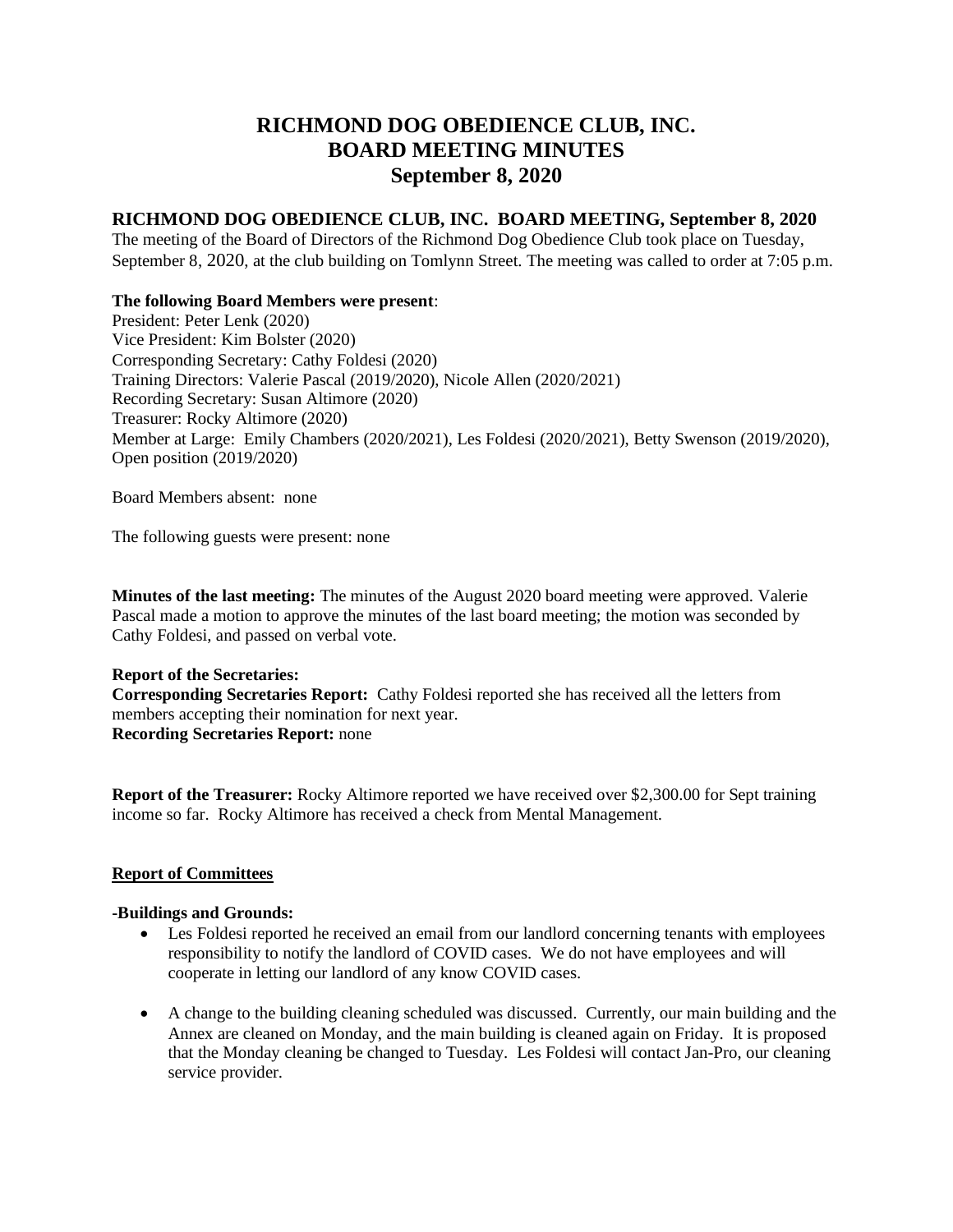#### **-Nominating Committe:**

- Kim Bolster thanked her Nominating Committee members. They have candidates for each position and it will be wonderful.
	- o President Peter Lenk,
	- o Vice President Mary Ann Massie,
	- o Treasurer Rocky Altimore,
	- o Corresponding Secretary Rhea McCaffrey,
	- o Recording Secretary Betty Swenson,
	- o Training Director Valerie Pascal,
	- o Members at Large (2021, 2022)- Linda Heimiller. and Ellen McNelly
- A notice will be sent to the PawPrint.
- Nominations from the floor will be accepted during the October General Membership meeting.
- Cathy Foldesi sent nomination acceptance letters to all candidates.

#### **-Training:**

- A Run Thru committee is needed.
- **-Web Site:** 
	- Rocky Altimore and Les Foldesi worked to contact members with invalid email addresses in the club roster. A valid email address is required to log in to our website for information and class registration. All responses have been updated.

## **Unfinished Business**: none

#### **Presentation of Applications for Membership:**

• The application of Susan Kolster was read to the Board. A motion to present the membership application to the membership at the October 2020 meeting was made by Valerie Pascal and seconded by Les Foldesi. Motion passed on verbal vote.

#### **New Business**:

- FCAT A motion was made by Nicole Allen to hold a FCAT on Thursday, 11/19/2020, with ribbon fees not to exceed \$500 and the park fee not to exceed \$100. The motion was seconded by Valerie Pascal and passed on a verbal vote. Kim Bolster will provide the insurance certificate.
- Farm Dog Certification Les Foldesi reported the Farm Dog test is Saturday, 11/14/2020. There is a signed contract with the farm where the event will be held and an insurance certificate is needed. Kim Bolster will provide the insurance certificate.
- Valerie Pascal made a motion to give Susan Kolster a refund of \$84.20 (50% of the class fee), as she stepped in and became an assistant in the class she was registered for. Kim Bolster seconded the motion. The motion passed on verbal vote.
- Rocky Altimore made a motion to not renew our subscription to Family Dog. Les Foldesi seconded the motion, the motion passed on a verbal vote.
- Rocky Altimore made a motion to purchase an email box from WIX for \$66.00 year. Nicole Allen seconded the motion, the motion passed on verbal vote.